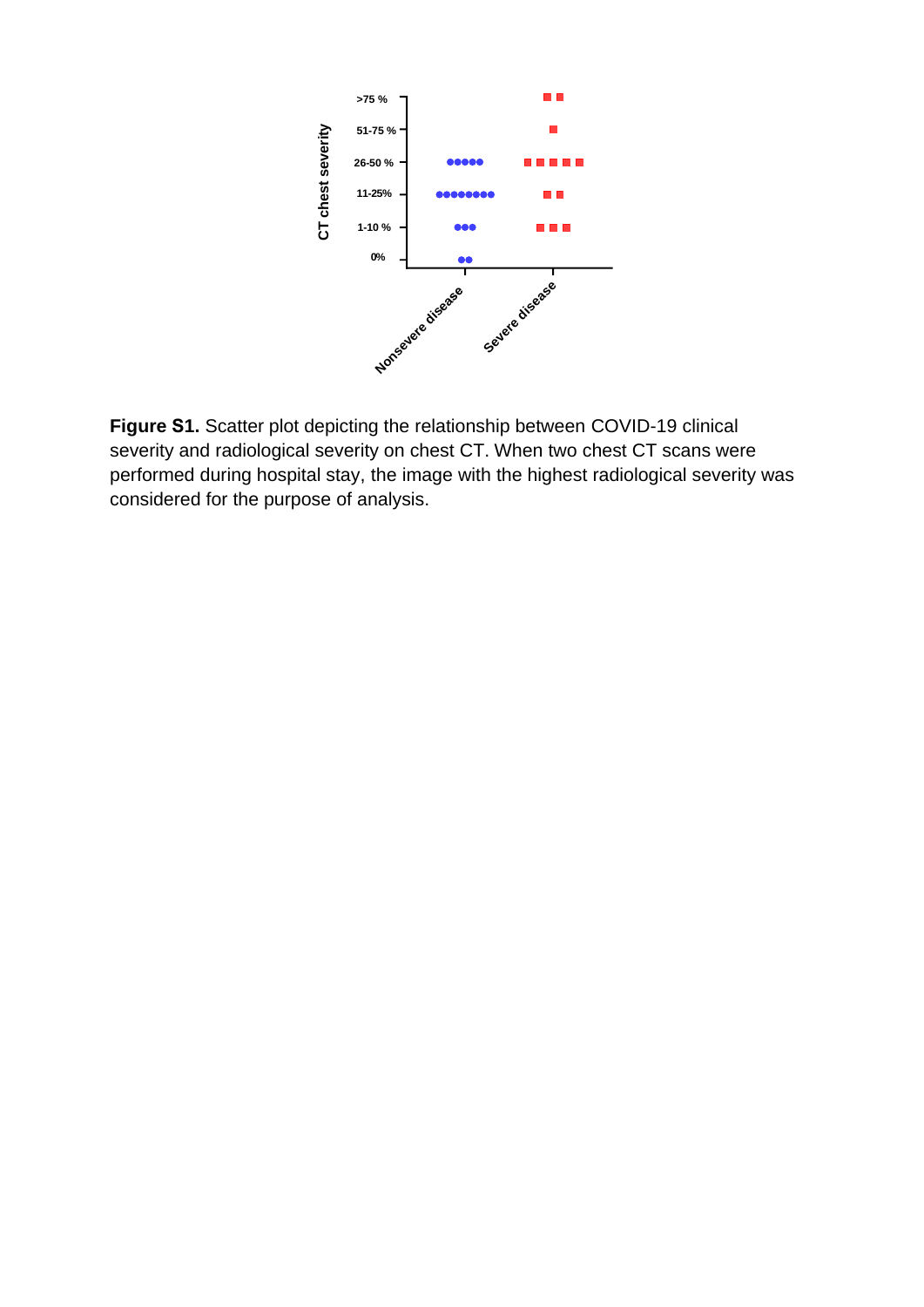|             | Patients Severity group |                                |                |          |                |       | DO D1 D2 D3 D4 D5 D6 D7                                          |           | D8            | D9                 |                                           |                       |                   |                |              | D10   D11   D12   D13   D14   D15   D16   D17   D18   D19   D20 |            |                   |     |    | D21                                              |     | D22   D23   D24   D25   D26   D27   D28   D29   D30   D31   D32   D33   D34   D35   D36   D37   D38   D39   D40 |             |    |                             |    |    |    |  |  |  |  |  |  |  |
|-------------|-------------------------|--------------------------------|----------------|----------|----------------|-------|------------------------------------------------------------------|-----------|---------------|--------------------|-------------------------------------------|-----------------------|-------------------|----------------|--------------|-----------------------------------------------------------------|------------|-------------------|-----|----|--------------------------------------------------|-----|-----------------------------------------------------------------------------------------------------------------|-------------|----|-----------------------------|----|----|----|--|--|--|--|--|--|--|
| Patient 1   | non-severe              | Outcome                        |                |          |                |       |                                                                  |           |               |                    | AZ/HC AZ/HC AZ/HC AZ/HC                   |                       |                   |                |              |                                                                 |            |                   |     |    |                                                  |     |                                                                                                                 |             |    |                             |    |    |    |  |  |  |  |  |  |  |
|             |                         | CRP (mg/L)                     |                |          |                |       |                                                                  |           |               |                    | 22                                        | 27 24                 |                   |                |              |                                                                 |            |                   |     |    |                                                  |     |                                                                                                                 |             |    |                             |    |    |    |  |  |  |  |  |  |  |
| Patient 2   | non-severe              |                                |                |          |                |       | Outcome AZ AZ AZ/HC AZ/HC AZ/HC AZ/HC AZ/HC                      |           | AZ/HC         | <b>AZ</b>          | $\mathsf{AZ}$                             | A7                    | $\mathsf{AZ} =$   | AZ             |              |                                                                 |            |                   |     |    |                                                  |     |                                                                                                                 |             |    |                             |    |    |    |  |  |  |  |  |  |  |
|             |                         | $CRP(mg/L) < 4$ <4 <4 <4 <4 <4 |                |          |                |       |                                                                  | $\leq 4$  |               |                    |                                           |                       |                   |                |              |                                                                 |            |                   |     |    |                                                  |     |                                                                                                                 |             |    |                             |    |    |    |  |  |  |  |  |  |  |
| Patient 3   | non-severe              | Outcome                        |                |          |                |       | HC HC HC AZ AZ                                                   |           | ${\sf AZ}$    | AZ                 | $\mathsf{AZ}$                             | AZ                    | AZ AZ             |                |              | AZ AZ                                                           | AZ         |                   |     |    |                                                  |     |                                                                                                                 |             |    |                             |    |    |    |  |  |  |  |  |  |  |
|             |                         | CRP (mg/L)                     |                |          | 29             |       | 23                                                               |           |               | 33                 |                                           |                       |                   |                |              |                                                                 |            |                   |     |    |                                                  |     |                                                                                                                 |             |    |                             |    |    |    |  |  |  |  |  |  |  |
|             |                         | Outcome                        |                |          |                |       | AZ/HC AZ/HC AZ/HC AZ/HC AZ/HC                                    |           | AZ .          | $\sim$ AZ $_\odot$ | AZ .                                      |                       | AZ AZ             | AZ.            | AZ .         | AZ .<br>AZ                                                      |            | AZ AZ             |     |    |                                                  |     |                                                                                                                 |             |    |                             |    |    |    |  |  |  |  |  |  |  |
| Patient 4   | non-severe              | CRP (mg/L) 15                  |                |          | 17             |       | 12                                                               |           |               |                    |                                           |                       |                   |                |              |                                                                 |            |                   |     |    |                                                  |     |                                                                                                                 |             |    |                             |    |    |    |  |  |  |  |  |  |  |
|             |                         | Outcome                        |                | A7       |                |       | AZ/HC AZ/HC AZ/HC AZ/HC AZ/HC                                    |           | AZ            | AZ                 |                                           |                       |                   |                |              |                                                                 |            |                   |     |    |                                                  |     |                                                                                                                 |             |    |                             |    |    |    |  |  |  |  |  |  |  |
| Patient 5   | non-severe              | CRP (mg/L)                     |                |          |                | 55    |                                                                  | 14        |               | $\sf s$            |                                           |                       |                   |                |              |                                                                 |            |                   |     |    |                                                  |     |                                                                                                                 |             |    |                             |    |    |    |  |  |  |  |  |  |  |
|             |                         | Outcome                        |                |          |                |       |                                                                  |           |               |                    |                                           |                       |                   |                |              |                                                                 | AZ/HC AZ/H |                   |     |    |                                                  |     |                                                                                                                 |             |    |                             |    |    |    |  |  |  |  |  |  |  |
| Patient 6   | severe                  | CRP (mg/L)                     |                |          |                |       |                                                                  |           | 61            |                    |                                           |                       | 328               |                |              |                                                                 | 22         |                   |     |    |                                                  |     |                                                                                                                 |             |    |                             |    |    |    |  |  |  |  |  |  |  |
|             |                         |                                |                |          |                |       |                                                                  |           |               |                    |                                           |                       |                   |                |              |                                                                 |            |                   |     |    |                                                  |     |                                                                                                                 |             |    |                             |    |    |    |  |  |  |  |  |  |  |
| Patient 7   | severe                  | Outcome                        |                |          | 94             |       | AZ/HC<br>81 48                                                   |           |               |                    |                                           |                       |                   |                |              |                                                                 |            |                   |     |    |                                                  |     |                                                                                                                 |             |    |                             |    |    |    |  |  |  |  |  |  |  |
|             |                         | CRP (mg/L)                     |                |          |                |       |                                                                  |           |               |                    |                                           |                       |                   |                |              |                                                                 |            |                   |     |    |                                                  |     |                                                                                                                 |             |    |                             |    |    |    |  |  |  |  |  |  |  |
| Patient 8   | non-severe              | Outcome                        |                |          |                |       |                                                                  | HC        | CS/HC         | CS/HC              | CS/HC                                     | CS/HC                 | $CS/HC$ $CS$      |                | $\infty$     | $cs$ $cs$                                                       | $\circ$    |                   |     |    |                                                  |     |                                                                                                                 |             |    |                             |    |    |    |  |  |  |  |  |  |  |
|             |                         | CRP (mg/L)                     |                |          |                | 22    | 28                                                               |           | 32            |                    | 25                                        |                       | 6 <sup>1</sup>    |                |              | $\leq 4$                                                        | $\leq 4$   |                   | <4  |    | <4                                               |     |                                                                                                                 |             |    |                             |    |    |    |  |  |  |  |  |  |  |
| Patient 9   | severe                  | Outcome                        |                |          |                |       |                                                                  |           | <b>HC</b>     | HC                 | HC                                        |                       | $CS$ $CS$         |                |              |                                                                 |            |                   |     |    |                                                  |     |                                                                                                                 |             |    |                             |    |    |    |  |  |  |  |  |  |  |
|             |                         | CRP (mg/L)                     |                |          |                |       |                                                                  | 67        |               |                    | 99                                        |                       | 149 132           |                |              | 58                                                              |            | 109               |     |    |                                                  | 44  |                                                                                                                 |             |    |                             |    |    |    |  |  |  |  |  |  |  |
| Patient 10  | non-severe              | Outcome                        |                |          |                |       | $\begin{tabular}{cccccc} A Z & A Z & A Z & A Z \\ \end{tabular}$ |           | $\mathsf{AZ}$ |                    |                                           |                       |                   |                |              |                                                                 |            |                   |     |    |                                                  |     |                                                                                                                 |             |    |                             |    |    |    |  |  |  |  |  |  |  |
|             |                         | CRP (mg/L)                     |                | 95       |                |       | 95 45                                                            |           |               |                    |                                           |                       |                   |                |              |                                                                 |            |                   |     |    |                                                  |     |                                                                                                                 |             |    |                             |    |    |    |  |  |  |  |  |  |  |
|             |                         | Outcome                        | AZ             |          |                |       | AZ AZ AZ AZ AZ AZ                                                |           | AZ            | AZ                 |                                           |                       |                   |                |              |                                                                 |            |                   |     |    |                                                  |     |                                                                                                                 |             |    |                             |    |    |    |  |  |  |  |  |  |  |
| Patient 11  | non-severe              | $CRP$ (mg/L) $5$               |                |          | 5 <sub>1</sub> |       | $<4$ $\hfill$ $<4$                                               |           |               |                    |                                           |                       |                   |                |              |                                                                 |            |                   |     |    |                                                  |     |                                                                                                                 |             |    |                             |    |    |    |  |  |  |  |  |  |  |
|             |                         | Outcome                        |                |          |                |       |                                                                  |           |               |                    |                                           |                       |                   |                |              | AZ AZ AZ AZ AZ AZ AZ AZ AZ AZ                                   |            |                   |     |    | AZ                                               | AZ. | AZ AZ AZ                                                                                                        |             |    |                             |    |    |    |  |  |  |  |  |  |  |
| Patient 12  | non-severe              | CRP (mg/L)                     |                |          |                |       |                                                                  |           |               |                    | 44                                        |                       | 36                |                |              |                                                                 |            |                   |     |    |                                                  |     |                                                                                                                 |             |    |                             |    |    |    |  |  |  |  |  |  |  |
|             |                         | Outcome                        |                |          |                |       |                                                                  |           |               |                    |                                           |                       |                   |                |              | AZ AZ AZ AZ AZ AZ AZ AZ AZ                                      |            |                   |     |    |                                                  |     |                                                                                                                 |             |    |                             |    |    |    |  |  |  |  |  |  |  |
| Patient 13  | non-severe              | CRP (mg/L)                     |                |          |                |       |                                                                  |           |               |                    |                                           | 33                    |                   | 50             |              | 70                                                              | 142        |                   | 58  |    |                                                  |     |                                                                                                                 |             |    |                             |    |    |    |  |  |  |  |  |  |  |
|             |                         | Outcome                        |                |          |                |       | AZ AZ AZ                                                         |           | AZ            | AZ                 | AZ                                        | AZ                    |                   |                |              |                                                                 |            |                   |     |    |                                                  |     |                                                                                                                 |             |    |                             |    |    |    |  |  |  |  |  |  |  |
| Patient 14  | non-severe              | CRP (mg/L)                     |                |          |                | 73    |                                                                  | 40 28     | 21            |                    | 51                                        |                       | 30 <sup>2</sup>   |                | 24           |                                                                 |            |                   |     |    |                                                  |     |                                                                                                                 |             |    |                             |    |    |    |  |  |  |  |  |  |  |
|             |                         |                                |                |          |                |       |                                                                  |           |               |                    |                                           |                       |                   |                |              |                                                                 |            |                   |     |    |                                                  |     |                                                                                                                 |             |    |                             |    |    |    |  |  |  |  |  |  |  |
| Patient 15  | severe                  | Outcome                        |                |          |                |       |                                                                  |           | $\mathsf{AZ}$ | ${\sf AZ}$         | $\mathsf{AZ}$                             | AZ                    | AZ AZ             |                | AZ           |                                                                 |            |                   |     |    |                                                  |     |                                                                                                                 |             |    |                             |    |    |    |  |  |  |  |  |  |  |
|             |                         | CRP (mg/L)                     |                |          |                |       |                                                                  |           | 66            | 91                 |                                           |                       | 92 114            |                |              | 108 259 311 299 147 98 117                                      |            |                   |     |    |                                                  | 35  | 83                                                                                                              |             | 44 | 46 42                       | 42 | 39 |    |  |  |  |  |  |  |  |
| Patient 16  | non-severe              | Outcome                        |                | A7       | AZ             | AZ    | AZ<br>AZ                                                         | AZ        | AZ/CS         | AZ/CS/HC           | AZ/CS/HC                                  |                       | AZ/HC AZ/HC AZ/HC |                | $HC$ $HC$    |                                                                 |            |                   |     |    |                                                  |     |                                                                                                                 |             |    |                             |    |    |    |  |  |  |  |  |  |  |
|             |                         | CRP (mg/L)                     | $\overline{4}$ |          | 20             |       | 35                                                               |           | 30            |                    | 48                                        |                       | 22                |                |              | $\overline{\phantom{a}}$                                        | 24         |                   |     |    |                                                  |     |                                                                                                                 |             |    |                             |    |    |    |  |  |  |  |  |  |  |
| Patient 17  | non-severe              | Outcome                        |                |          |                |       |                                                                  |           | AZ AZ/CS      | AZ/CS              |                                           |                       |                   |                |              | AZ/CS AZ/CS AZ/CS AZ/CS AZ AZ AZ AZ AZ AZ AZ AZ                 |            |                   |     |    |                                                  |     |                                                                                                                 |             |    |                             |    |    |    |  |  |  |  |  |  |  |
|             |                         | CRP (mg/L)                     |                |          |                |       |                                                                  | 63        |               |                    | 27                                        |                       | 32 96             |                |              | $161 \qquad 159 \qquad 207$                                     |            |                   |     | 58 |                                                  |     |                                                                                                                 |             |    |                             |    |    |    |  |  |  |  |  |  |  |
| Patient 18  | severe                  | Outcome                        |                |          |                |       |                                                                  | AZ        |               |                    |                                           |                       |                   |                |              |                                                                 |            |                   |     |    |                                                  |     |                                                                                                                 |             |    |                             |    |    |    |  |  |  |  |  |  |  |
|             |                         | CRP (mg/L)                     |                |          |                |       |                                                                  | 63        | 52            | 39                 | 20                                        | 10                    | 4                 |                |              | e<br>I                                                          |            | <4                |     | 10 |                                                  |     |                                                                                                                 |             |    |                             |    |    |    |  |  |  |  |  |  |  |
|             |                         | Outcome                        |                |          |                |       | AZ/HC AZ/HC AZ/HC AZ/HC                                          |           |               | AZ/HC              | $AZ/CS$ $CS$                              |                       |                   |                |              |                                                                 |            |                   |     |    |                                                  |     |                                                                                                                 |             |    |                             |    |    |    |  |  |  |  |  |  |  |
| Patient 19  | severe                  | CRP (mg/L)                     |                |          |                |       | 27                                                               |           |               |                    |                                           |                       | 124               |                | 91           |                                                                 | 24 19      |                   |     |    |                                                  |     |                                                                                                                 |             |    |                             |    |    |    |  |  |  |  |  |  |  |
|             |                         | Outcome                        | AZ/HC          |          |                |       | AZ/HC AZ/HC AZ/HC AZ/HC AZ/HC                                    |           | $\infty$      | $\alpha$           | $\circ$                                   | $\alpha$ and $\alpha$ |                   |                |              |                                                                 |            |                   |     |    |                                                  |     |                                                                                                                 |             |    |                             |    |    |    |  |  |  |  |  |  |  |
| Patient 20  | severe                  | CRP (mg/L)                     |                | 27 33 32 |                |       | 49                                                               |           | 50            |                    |                                           | 39                    | 68                |                |              | 31                                                              | 9          |                   |     |    | <4                                               |     |                                                                                                                 |             |    |                             |    |    |    |  |  |  |  |  |  |  |
|             |                         | Outcome                        |                |          |                |       |                                                                  | $HC$ $HC$ | HC            |                    | HC AZ/CS AZ/CS AZ/CS AZ/CS AZ AZ AZ AZ AZ |                       |                   |                |              |                                                                 |            | A7                | A7  |    |                                                  |     |                                                                                                                 |             |    |                             |    |    |    |  |  |  |  |  |  |  |
| Patient 21  | non-severe              | CRP (mg/L)                     |                |          |                |       |                                                                  | 31 25     |               | 37                 |                                           | 55                    | 35                |                |              | 17                                                              |            |                   |     |    |                                                  |     |                                                                                                                 |             |    |                             |    |    |    |  |  |  |  |  |  |  |
|             |                         |                                |                |          |                |       |                                                                  |           | $\infty$      | CS                 |                                           |                       |                   |                |              |                                                                 |            |                   |     |    |                                                  |     |                                                                                                                 |             |    |                             |    |    |    |  |  |  |  |  |  |  |
| Patient 22  | severe                  | Outcome                        |                |          |                |       |                                                                  |           | 333           | 336                |                                           |                       |                   |                |              |                                                                 |            |                   |     |    |                                                  |     |                                                                                                                 |             |    |                             |    |    |    |  |  |  |  |  |  |  |
|             |                         | CRP (mg/L)                     |                |          |                |       |                                                                  |           |               |                    |                                           |                       |                   |                |              |                                                                 |            |                   |     |    |                                                  |     |                                                                                                                 |             |    |                             |    |    |    |  |  |  |  |  |  |  |
| Patient 23  | severe                  | Outcome                        |                |          |                |       |                                                                  | AZ/CS     | AZ/CS         | AZ/CS              | AZ/CS AZ                                  |                       | AZ.               |                |              |                                                                 |            |                   |     |    |                                                  |     |                                                                                                                 |             |    |                             |    |    |    |  |  |  |  |  |  |  |
|             |                         | CRP (mg/L)                     |                |          |                |       |                                                                  | 208       |               | 109                |                                           | 55                    |                   |                | AZ 55 61 101 |                                                                 | 234        |                   | 245 |    |                                                  | 291 |                                                                                                                 |             |    | 225 196 205 420 330 294 282 |    |    |    |  |  |  |  |  |  |  |
| Patient 24  | non-severe              | Outcome                        |                |          |                |       | AZ/HC AZ/HC AZ/HC AZ/HC AZ/HC AZ/HC AZ/CS                        |           |               | AZ/CS/TCZ          | AZ/CS AZ/CS AZ AZ                         |                       |                   |                | AZ           |                                                                 |            |                   |     |    |                                                  |     |                                                                                                                 |             |    |                             |    |    |    |  |  |  |  |  |  |  |
|             |                         | CRP (mg/L)                     | 22             |          | 10             |       |                                                                  | 21        |               | 43                 | 30 37                                     |                       |                   | $\overline{9}$ | <4           |                                                                 |            |                   |     |    |                                                  |     |                                                                                                                 |             |    |                             |    |    |    |  |  |  |  |  |  |  |
| Patient 25  | severe                  | Outcome                        |                |          |                |       |                                                                  |           |               |                    |                                           |                       |                   |                |              |                                                                 |            |                   |     |    | AZ AZ AZ AZ AZ AZ/CS AZ/CS AZ/CS/TCZ AZ/CS AZ/CS |     |                                                                                                                 | AZ/CS AZ/CS |    |                             |    |    |    |  |  |  |  |  |  |  |
|             |                         | CRP (mg/L)                     |                |          |                |       |                                                                  |           |               |                    |                                           |                       |                   |                | 230          |                                                                 |            | 112 65 56 114 163 |     |    |                                                  |     |                                                                                                                 |             |    |                             |    |    |    |  |  |  |  |  |  |  |
|             | severe                  | Outcome                        |                |          |                |       | AZ/HC AZ/HC AZ/HC AZ/HC/CS                                       |           |               | AZ/CS              |                                           |                       |                   |                |              |                                                                 |            |                   |     |    |                                                  |     |                                                                                                                 |             |    |                             |    |    |    |  |  |  |  |  |  |  |
| Patient 26  |                         | CRP (mg/L)                     |                |          |                | 39    | 54                                                               |           | 101           |                    | 47                                        | 24                    |                   |                |              | 44                                                              |            |                   |     |    |                                                  |     |                                                                                                                 |             |    |                             |    |    |    |  |  |  |  |  |  |  |
|             |                         | Outcome                        |                |          |                |       |                                                                  |           |               | CS/TCZ             | $\mathsf{CS}$                             |                       |                   |                |              |                                                                 |            |                   |     |    |                                                  |     |                                                                                                                 |             |    |                             |    |    |    |  |  |  |  |  |  |  |
| Patient 27  | severe                  | CRP (mg/L)                     |                |          |                |       |                                                                  |           | 403           |                    | 361                                       |                       |                   |                |              |                                                                 |            |                   |     |    |                                                  |     |                                                                                                                 |             |    |                             |    |    |    |  |  |  |  |  |  |  |
|             |                         | Outcome                        |                |          |                |       |                                                                  | AZ/LR     | AZ/LR         | AZ/LR              | AZ/LR                                     | AZ/LR                 | AZ AZ             |                |              | AZ AZ AZ                                                        | AZ.        |                   |     |    |                                                  |     |                                                                                                                 |             |    |                             |    |    |    |  |  |  |  |  |  |  |
| Patient 28  | non-severe              | CRP (mg/L)                     |                |          |                |       | 135                                                              | 281       |               |                    | 64                                        |                       | 42                |                | 13           |                                                                 |            |                   |     |    |                                                  |     |                                                                                                                 |             |    |                             |    |    |    |  |  |  |  |  |  |  |
|             |                         | Outcome                        |                |          |                |       | LR                                                               | TR.       |               |                    |                                           |                       |                   |                |              |                                                                 |            |                   |     |    |                                                  |     |                                                                                                                 |             |    |                             |    |    |    |  |  |  |  |  |  |  |
| Patient 29  | severe                  | CRP (mg/L)                     |                | 141 166  |                |       |                                                                  |           |               | 218 166 270        |                                           |                       |                   |                |              |                                                                 |            |                   |     |    |                                                  |     |                                                                                                                 |             |    |                             |    |    |    |  |  |  |  |  |  |  |
|             |                         | Outcome                        |                |          |                | LR LR |                                                                  |           |               |                    |                                           |                       |                   |                |              |                                                                 |            |                   |     |    |                                                  |     |                                                                                                                 |             |    |                             |    |    |    |  |  |  |  |  |  |  |
| Patient 30  | severe                  | CRP (mg/L)                     |                |          | 79 64          |       |                                                                  |           | 80 114        |                    |                                           |                       |                   |                |              |                                                                 |            |                   |     |    |                                                  |     |                                                                                                                 |             |    |                             |    |    |    |  |  |  |  |  |  |  |
|             |                         |                                |                |          |                |       |                                                                  |           |               |                    |                                           |                       |                   |                |              |                                                                 |            |                   |     |    |                                                  |     |                                                                                                                 |             |    |                             |    |    |    |  |  |  |  |  |  |  |
| Patient 31  | severe                  | Outcome                        |                |          | 8              |       |                                                                  |           |               |                    |                                           |                       |                   |                |              |                                                                 |            |                   |     |    |                                                  | 288 |                                                                                                                 |             |    |                             |    |    |    |  |  |  |  |  |  |  |
|             |                         | CRP (mg/L)                     |                |          |                |       |                                                                  |           |               |                    |                                           |                       |                   |                |              |                                                                 |            |                   |     |    |                                                  |     |                                                                                                                 |             |    |                             |    |    |    |  |  |  |  |  |  |  |
| Patient 32  | severe                  | Outcome                        |                |          |                |       |                                                                  |           |               |                    |                                           |                       |                   |                |              |                                                                 |            |                   |     |    |                                                  |     |                                                                                                                 |             |    |                             |    |    |    |  |  |  |  |  |  |  |
|             |                         | CRP (mg/L)                     |                |          |                |       | 126                                                              |           | 185           |                    |                                           |                       |                   |                |              |                                                                 |            |                   |     |    |                                                  |     |                                                                                                                 |             |    |                             |    |    |    |  |  |  |  |  |  |  |
| Patient 33  | severe                  | Outcome                        |                |          |                |       |                                                                  |           |               |                    |                                           |                       |                   |                |              |                                                                 |            |                   |     |    |                                                  |     |                                                                                                                 |             |    |                             |    |    |    |  |  |  |  |  |  |  |
|             |                         | CRP (mg/L)                     |                |          |                | 236   |                                                                  |           |               |                    |                                           |                       |                   |                |              |                                                                 |            |                   |     |    |                                                  |     |                                                                                                                 |             |    |                             |    |    |    |  |  |  |  |  |  |  |
| Patient 34  | severe                  | Outcome                        |                |          |                |       |                                                                  |           |               |                    |                                           |                       |                   |                |              |                                                                 |            |                   |     |    |                                                  |     |                                                                                                                 |             |    |                             |    |    |    |  |  |  |  |  |  |  |
|             |                         | CRP (mg/L)                     |                |          |                |       |                                                                  |           |               |                    | 166                                       |                       |                   |                |              |                                                                 |            |                   |     |    |                                                  |     |                                                                                                                 |             |    |                             | 81 | 63 | 32 |  |  |  |  |  |  |  |
|             |                         | Outcome                        |                |          |                |       |                                                                  |           |               |                    |                                           |                       |                   |                |              |                                                                 |            |                   |     |    |                                                  |     |                                                                                                                 |             |    |                             |    |    |    |  |  |  |  |  |  |  |
| Patient 35  | non-severe              | CRP (mg/L)                     |                |          |                | 85    |                                                                  |           |               |                    |                                           | 44 22                 |                   |                |              |                                                                 |            |                   |     |    |                                                  |     |                                                                                                                 |             |    |                             |    |    |    |  |  |  |  |  |  |  |
|             |                         | Outcome                        |                |          |                |       |                                                                  |           |               |                    |                                           |                       |                   |                |              |                                                                 |            |                   |     |    |                                                  |     |                                                                                                                 |             |    |                             |    |    |    |  |  |  |  |  |  |  |
| Patient 36* | severe                  | CRP (mg/L)                     |                |          |                |       |                                                                  |           |               |                    |                                           |                       |                   |                |              |                                                                 |            |                   |     |    |                                                  |     |                                                                                                                 |             |    |                             |    |    |    |  |  |  |  |  |  |  |
|             |                         | Outcome                        |                |          |                |       |                                                                  |           |               |                    |                                           |                       |                   |                |              |                                                                 |            |                   |     |    |                                                  |     |                                                                                                                 |             |    |                             |    |    |    |  |  |  |  |  |  |  |
| Patient 37  | non-severe              | CRP (mg/L)                     |                |          |                |       |                                                                  |           |               |                    |                                           |                       |                   |                |              |                                                                 |            |                   |     |    |                                                  |     |                                                                                                                 |             |    |                             |    |    |    |  |  |  |  |  |  |  |
|             |                         |                                |                |          |                |       |                                                                  |           |               |                    |                                           |                       |                   |                |              |                                                                 |            |                   |     |    |                                                  |     |                                                                                                                 |             |    |                             |    |    |    |  |  |  |  |  |  |  |
| Patient 38  | non-severe              | Outcome                        |                |          |                |       |                                                                  |           |               |                    |                                           |                       |                   |                |              |                                                                 |            |                   |     |    |                                                  |     |                                                                                                                 |             |    |                             |    |    |    |  |  |  |  |  |  |  |
|             |                         | $CRP$ (mg/L)                   |                |          |                |       |                                                                  |           |               |                    |                                           |                       |                   |                |              |                                                                 |            |                   |     |    |                                                  |     |                                                                                                                 |             |    |                             |    |    |    |  |  |  |  |  |  |  |
| Patient 39  | non-severe              | Outcome                        |                |          |                |       |                                                                  |           |               |                    |                                           |                       |                   |                |              |                                                                 |            |                   |     |    |                                                  |     |                                                                                                                 |             |    |                             |    |    |    |  |  |  |  |  |  |  |
|             |                         | CRP (mg/L)                     |                |          |                |       |                                                                  |           |               |                    |                                           |                       |                   |                |              |                                                                 |            |                   |     |    |                                                  |     |                                                                                                                 |             |    |                             |    |    |    |  |  |  |  |  |  |  |
| Patient 40  | non-severe              | Outcome                        |                |          |                |       |                                                                  |           |               |                    |                                           |                       |                   |                |              |                                                                 |            |                   |     |    |                                                  |     |                                                                                                                 |             |    |                             |    |    |    |  |  |  |  |  |  |  |
|             |                         | CRP (mg/L)                     |                |          |                |       |                                                                  |           |               |                    |                                           |                       |                   |                |              |                                                                 |            |                   |     |    |                                                  |     |                                                                                                                 |             |    |                             |    |    |    |  |  |  |  |  |  |  |
| Patient 41  | severe                  | Outcome                        |                |          |                |       |                                                                  |           |               |                    |                                           |                       |                   |                |              |                                                                 |            |                   |     |    |                                                  |     |                                                                                                                 |             |    |                             |    |    |    |  |  |  |  |  |  |  |
|             |                         | CRP (mg/L)                     |                |          |                |       |                                                                  |           |               |                    |                                           |                       |                   |                |              |                                                                 |            |                   |     |    |                                                  |     |                                                                                                                 |             |    |                             |    |    |    |  |  |  |  |  |  |  |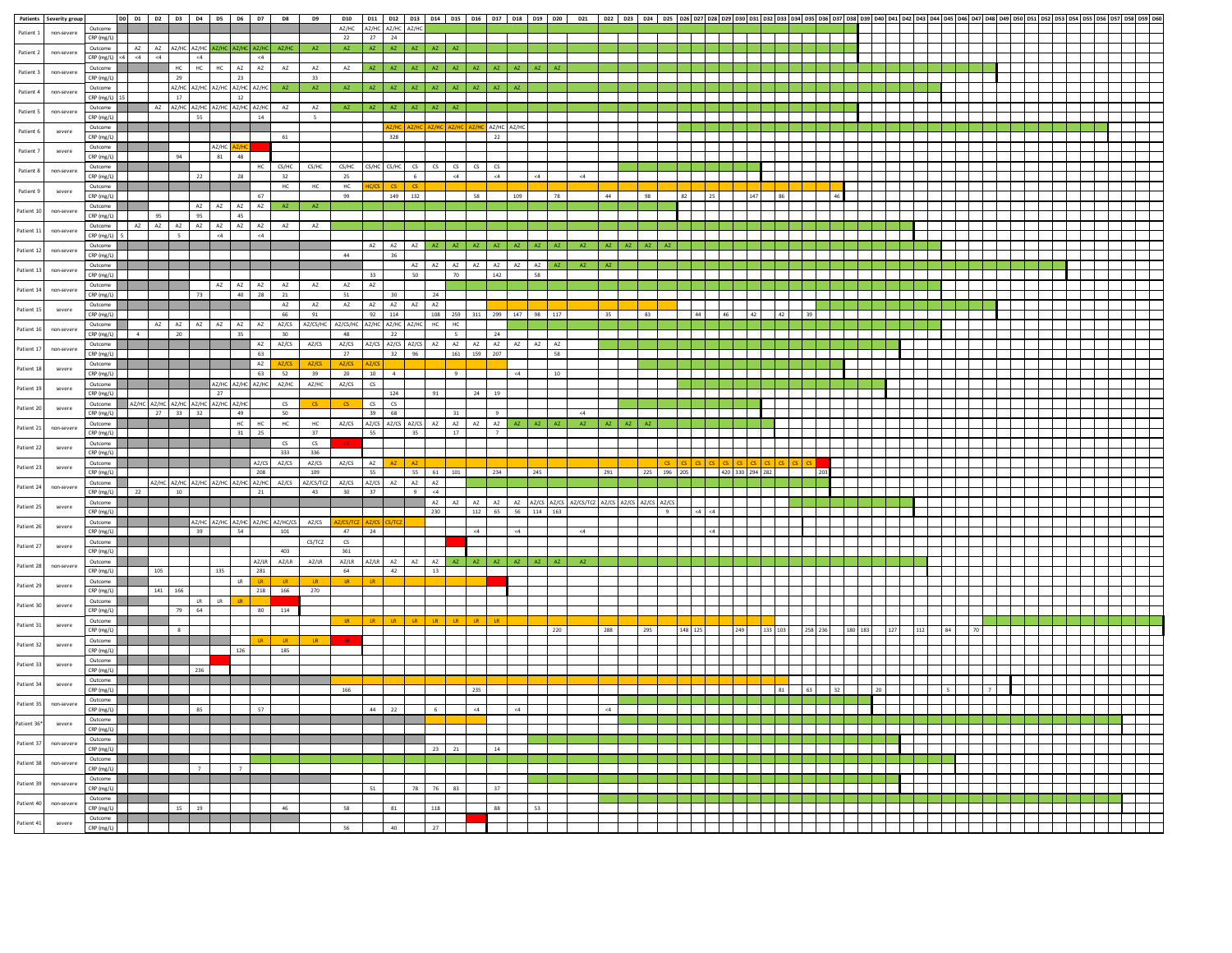| Patients   | Severity group |                   | DO D1 D2 D3 D4 D5 D6 D7             |       |           |                |                                     |                 |                | D8                               | <b>D9</b>       | <b>D10</b>           |                |                         |                |                                         |             |                                  |                 |            | D11 D12 D13 D14 D15 D16 D17 D18 D19 D20 D21                    |                         |                |              |  |  | 023   024   025  026  027  028  029  030  031  032  033  034  035  036  037  038  039  040  041  042  043  044  045  046  047  048  049  050 |  |  |  |  |  |  |  |  |
|------------|----------------|-------------------|-------------------------------------|-------|-----------|----------------|-------------------------------------|-----------------|----------------|----------------------------------|-----------------|----------------------|----------------|-------------------------|----------------|-----------------------------------------|-------------|----------------------------------|-----------------|------------|----------------------------------------------------------------|-------------------------|----------------|--------------|--|--|----------------------------------------------------------------------------------------------------------------------------------------------|--|--|--|--|--|--|--|--|
|            |                | Jutcome           |                                     |       |           |                |                                     |                 |                |                                  |                 | AZ/HC                |                | AZ/HC AZ/HC             |                |                                         |             |                                  |                 |            |                                                                |                         |                |              |  |  |                                                                                                                                              |  |  |  |  |  |  |  |  |
| Patient 1  | non-severe     | IL-6 $(ng/L)$     |                                     |       |           |                |                                     |                 |                |                                  |                 | 17 25 26             |                |                         |                |                                         |             |                                  |                 |            |                                                                |                         |                |              |  |  |                                                                                                                                              |  |  |  |  |  |  |  |  |
|            |                | Outcome           | AZ AZ AZ/HC AZ/HC AZ/HC AZ/HC AZ/HC |       |           |                |                                     |                 |                | AZ/HC                            | AZ              | AZ -                 |                | AZ AZ AZ AZ AZ          |                |                                         |             |                                  |                 |            |                                                                |                         |                |              |  |  |                                                                                                                                              |  |  |  |  |  |  |  |  |
| Patient 2  | non-severe     |                   |                                     |       |           |                |                                     |                 |                |                                  |                 |                      |                |                         |                |                                         |             |                                  |                 |            |                                                                |                         |                |              |  |  |                                                                                                                                              |  |  |  |  |  |  |  |  |
|            |                | IL-6 $(ng/L)$ 3 2 |                                     |       |           |                |                                     |                 | 14             |                                  |                 |                      |                |                         |                | and the control                         |             |                                  |                 |            |                                                                |                         |                |              |  |  |                                                                                                                                              |  |  |  |  |  |  |  |  |
| Patient 3  | non-severe     | Outcome           |                                     |       | <b>HC</b> |                | HC HC AZ AZ                         |                 |                | AZ                               | AZ              | AZ                   | AZ             | AZ                      | $\Delta$ 7     | $A7$ $A7$                               |             | A7 A7 A7                         | $\Delta$ 7      | $\Delta$ 7 |                                                                |                         |                |              |  |  |                                                                                                                                              |  |  |  |  |  |  |  |  |
|            |                | IL-6 $(ng/L)$     |                                     |       |           |                |                                     |                 |                |                                  |                 | 13                   |                |                         |                | - 1                                     |             |                                  |                 |            |                                                                |                         |                | $\mathbf{1}$ |  |  |                                                                                                                                              |  |  |  |  |  |  |  |  |
|            |                | Outcome           |                                     |       |           |                | AZ/HC AZ/HC AZ/HC AZ/HC AZ/HC       |                 |                | AZ                               | AZ              | AZ                   |                | AZ AZ                   |                | AZ AZ AZ AZ AZ                          |             |                                  |                 |            |                                                                |                         |                |              |  |  |                                                                                                                                              |  |  |  |  |  |  |  |  |
| Patient 4  | non-severe     | IL-6 $(ng/L)$     |                                     |       | 12        |                |                                     |                 |                |                                  |                 |                      |                |                         |                | $\mathbf{I}$                            |             |                                  |                 |            |                                                                |                         | $\overline{1}$ |              |  |  |                                                                                                                                              |  |  |  |  |  |  |  |  |
|            |                | Outcome           |                                     |       |           |                | AZ AZ/HC AZ/HC AZ/HC AZ/HC AZ/HC    |                 |                | AZ                               | AZ              | AZ .                 | AZ             | AZ AZ                   |                | AZ AZ                                   |             |                                  |                 |            |                                                                |                         |                |              |  |  |                                                                                                                                              |  |  |  |  |  |  |  |  |
| Patient 5  | non-severe     |                   |                                     |       |           |                |                                     |                 |                |                                  | 6               |                      |                |                         |                |                                         |             |                                  |                 |            |                                                                |                         |                |              |  |  |                                                                                                                                              |  |  |  |  |  |  |  |  |
|            |                | IL-6 (ng/L)       |                                     | 50    |           | $\overline{2}$ |                                     |                 | $\overline{2}$ |                                  |                 |                      |                |                         |                |                                         |             |                                  |                 |            |                                                                |                         |                |              |  |  |                                                                                                                                              |  |  |  |  |  |  |  |  |
| Patient 7  | severe         | Outcome           |                                     |       |           |                | AZ/HC                               |                 |                |                                  |                 |                      |                |                         |                |                                         |             |                                  |                 |            |                                                                |                         |                |              |  |  |                                                                                                                                              |  |  |  |  |  |  |  |  |
|            |                | IL-6 $(ng/L)$     |                                     |       |           |                | 66 1843                             |                 |                |                                  |                 |                      |                |                         |                |                                         |             |                                  |                 |            |                                                                |                         |                |              |  |  |                                                                                                                                              |  |  |  |  |  |  |  |  |
|            |                | Outcome           |                                     |       |           |                |                                     |                 | HC             | CS/HC                            | CS/HC           | CS/HC                |                | CS/HC CS/HC             |                | $\circ$ $\circ$ $\circ$ $\circ$ $\circ$ |             |                                  |                 |            |                                                                |                         |                |              |  |  |                                                                                                                                              |  |  |  |  |  |  |  |  |
| Patient 8  | non-severe     | $L-6$ (ne/L)      |                                     |       |           |                |                                     |                 | $-5$           | 11                               |                 | 17                   |                | $\overline{2}$          |                | $\perp$                                 |             |                                  |                 |            |                                                                |                         |                |              |  |  |                                                                                                                                              |  |  |  |  |  |  |  |  |
|            |                | Outcome           |                                     |       |           |                |                                     |                 |                | HC                               | HC              | HC 1                 |                | $\mathsf{CS}^-$         |                |                                         |             |                                  |                 |            |                                                                |                         |                |              |  |  |                                                                                                                                              |  |  |  |  |  |  |  |  |
| Patient 9  | severe         | IL-6 $(ng/L)$     |                                     |       |           |                |                                     |                 | 16             |                                  |                 |                      |                | 240 416                 | 45             |                                         |             |                                  |                 |            |                                                                |                         |                |              |  |  |                                                                                                                                              |  |  |  |  |  |  |  |  |
|            |                |                   |                                     |       |           |                |                                     |                 |                |                                  |                 |                      |                |                         |                |                                         |             |                                  |                 |            |                                                                |                         |                |              |  |  |                                                                                                                                              |  |  |  |  |  |  |  |  |
| Patient 10 | non-severe     | Outcome           |                                     |       |           | AZ             | AZ AZ                               |                 | AZ             | AZ                               | AZ              |                      |                |                         |                |                                         |             |                                  |                 |            |                                                                |                         |                |              |  |  |                                                                                                                                              |  |  |  |  |  |  |  |  |
|            |                | IL-6 (ng/L)       |                                     |       |           | 38             |                                     | $\overline{11}$ |                |                                  |                 |                      |                |                         |                |                                         |             |                                  |                 |            |                                                                |                         |                |              |  |  |                                                                                                                                              |  |  |  |  |  |  |  |  |
| Patient 1: | non-severe     | Outcome           | AZ AZ AZ                            |       |           | AZ I           | AZ I                                | AZ AZ           |                | AZ                               | AZ              |                      |                |                         |                |                                         |             |                                  |                 |            |                                                                |                         |                |              |  |  |                                                                                                                                              |  |  |  |  |  |  |  |  |
|            |                | IL-6 (ng/L) 18    |                                     |       |           |                | 27                                  |                 |                |                                  |                 |                      |                |                         |                |                                         |             |                                  |                 |            |                                                                |                         |                |              |  |  |                                                                                                                                              |  |  |  |  |  |  |  |  |
|            |                | Outcome           |                                     |       |           |                |                                     |                 |                |                                  |                 |                      |                | AZ AZ                   | AZ             |                                         | A7 A7 A7 A7 |                                  |                 |            |                                                                |                         |                |              |  |  |                                                                                                                                              |  |  |  |  |  |  |  |  |
| Patient 12 | non-severe     | IL-6 $(ng/L)$     |                                     |       |           |                |                                     |                 |                |                                  |                 | 24                   |                | $\overline{\mathbf{3}}$ |                |                                         |             |                                  |                 |            |                                                                |                         |                |              |  |  |                                                                                                                                              |  |  |  |  |  |  |  |  |
|            |                | Outcome           |                                     |       |           |                |                                     |                 |                |                                  |                 |                      |                |                         | AZ             | AZ AZ AZ AZ                             |             |                                  | AZ<br>A7        |            |                                                                |                         |                |              |  |  |                                                                                                                                              |  |  |  |  |  |  |  |  |
| Patient 13 | non-severe     |                   |                                     |       |           |                |                                     |                 |                |                                  |                 |                      |                | 54                      |                |                                         |             | 34                               | 65              |            |                                                                |                         |                |              |  |  |                                                                                                                                              |  |  |  |  |  |  |  |  |
|            |                | IL-6 (ng/L)       |                                     |       |           |                |                                     |                 |                |                                  |                 |                      |                |                         |                |                                         |             |                                  |                 |            |                                                                |                         |                |              |  |  |                                                                                                                                              |  |  |  |  |  |  |  |  |
| Patient 14 | non-severe     | Outcome           |                                     |       |           |                | A7                                  | AZ AZ           |                | AZ                               | AZ              | AZ                   | AZ             |                         |                |                                         |             |                                  |                 |            |                                                                |                         |                |              |  |  |                                                                                                                                              |  |  |  |  |  |  |  |  |
|            |                | IL-6 (ng/L)       |                                     |       |           |                |                                     | 19              |                |                                  |                 | 72                   | 76             |                         |                |                                         |             |                                  |                 |            |                                                                |                         |                |              |  |  |                                                                                                                                              |  |  |  |  |  |  |  |  |
|            |                | Outcome           |                                     |       |           |                |                                     |                 |                | AZ                               | AZ              | AZ                   |                | AZ AZ AZ AZ             |                |                                         |             |                                  |                 |            |                                                                |                         |                |              |  |  |                                                                                                                                              |  |  |  |  |  |  |  |  |
| Patient 15 | severe         | IL-6 $(ng/L)$     |                                     |       |           |                |                                     |                 |                |                                  |                 |                      |                |                         |                |                                         |             |                                  | 65              |            |                                                                |                         |                |              |  |  |                                                                                                                                              |  |  |  |  |  |  |  |  |
|            |                | Outcome           |                                     | AZ AZ |           | AZ             | AZ                                  | AZ AZ           |                | AZ/CS                            | AZ/CS/HC        | AZ/CS/HC AZ/HC AZ/HC |                |                         | A7/HC          |                                         |             |                                  |                 |            |                                                                |                         |                |              |  |  |                                                                                                                                              |  |  |  |  |  |  |  |  |
| Patient 16 | non-severe     | IL-6 (ng/L)       |                                     |       | 18        |                |                                     | 23              |                | $\overline{1}$                   |                 | 6                    |                |                         | $\overline{a}$ |                                         |             |                                  |                 |            |                                                                |                         |                |              |  |  |                                                                                                                                              |  |  |  |  |  |  |  |  |
|            |                | Outcome           |                                     |       |           |                |                                     |                 | AZ             | AZ/CS                            | AZ/CS           | AZ/CS                |                |                         |                |                                         |             | AZ/CS AZ/CS AZ/CS AZ AZ AZ AZ AZ | AZ              | AZ         |                                                                |                         |                |              |  |  |                                                                                                                                              |  |  |  |  |  |  |  |  |
| Patient 17 | non-severe     | IL-6 $(ng/L)$     |                                     |       |           |                |                                     |                 | 17             |                                  |                 |                      |                | 141 51                  |                |                                         |             | 75                               |                 |            |                                                                |                         |                |              |  |  |                                                                                                                                              |  |  |  |  |  |  |  |  |
|            |                |                   |                                     |       |           |                |                                     |                 |                |                                  |                 |                      |                |                         |                |                                         |             |                                  |                 |            |                                                                |                         |                |              |  |  |                                                                                                                                              |  |  |  |  |  |  |  |  |
| Patient 18 | severe         | Outcome           |                                     |       |           |                |                                     |                 | AZ             |                                  | AZ/CS           | AZ/CS                |                |                         |                |                                         |             |                                  |                 |            |                                                                |                         |                |              |  |  |                                                                                                                                              |  |  |  |  |  |  |  |  |
|            |                | IL-6 $(ng/L)$     |                                     |       |           |                |                                     |                 |                |                                  |                 |                      |                |                         | 12             |                                         |             |                                  |                 |            |                                                                |                         |                |              |  |  |                                                                                                                                              |  |  |  |  |  |  |  |  |
| Patient 19 | severe         | Outcome           |                                     |       |           |                | AZ/HC AZ/HC                         |                 | AZ/HC          | AZ/HC                            | AZ/HC           | AZ/CS                | $\mathsf{cs}$  |                         |                |                                         |             |                                  |                 |            |                                                                |                         |                |              |  |  |                                                                                                                                              |  |  |  |  |  |  |  |  |
|            |                | IL-6 $(ng/L)$     |                                     |       |           |                |                                     |                 |                |                                  |                 |                      |                | 185                     |                |                                         |             |                                  |                 |            |                                                                |                         |                |              |  |  |                                                                                                                                              |  |  |  |  |  |  |  |  |
| Patient 20 | severe         | Outcome           | AZ/HC AZ/HC AZ/HC AZ/HC             |       |           |                | AZ/HC AZ/HC                         |                 |                | CS                               | $\mathsf{CS}$   | CS.                  | CS             | CS                      |                |                                         |             |                                  |                 |            |                                                                |                         |                |              |  |  |                                                                                                                                              |  |  |  |  |  |  |  |  |
|            |                | IL-6 $(ng/L)$     |                                     | 38 24 |           | 35             |                                     | 42              |                | 40                               | 42              |                      |                |                         |                |                                         |             |                                  |                 |            |                                                                |                         |                |              |  |  |                                                                                                                                              |  |  |  |  |  |  |  |  |
|            |                | Outcome           |                                     |       |           |                |                                     | HC HC           |                | HC                               | HC              | AZ/CS                |                | AZ/CS AZ/CS AZ/CS       |                | AZ AZ AZ AZ                             |             |                                  | A7<br><b>A7</b> | <b>AZ</b>  | AZ                                                             | A7                      | A7             |              |  |  |                                                                                                                                              |  |  |  |  |  |  |  |  |
| Patient 21 | non-severe     | IL-6 (ng/L)       |                                     |       |           |                |                                     |                 | 13             |                                  | 28              |                      |                |                         |                |                                         |             |                                  |                 |            |                                                                |                         |                |              |  |  |                                                                                                                                              |  |  |  |  |  |  |  |  |
|            |                | Outcome           |                                     |       |           |                |                                     |                 | AZ/CS          | AZ/CS                            | AZ/CS           | AZ/CS                | AZ             | $\Delta$ 7              | $\Delta$ 7     |                                         |             |                                  |                 |            |                                                                |                         |                |              |  |  |                                                                                                                                              |  |  |  |  |  |  |  |  |
| Patient 23 | severe         | IL-6 $(ng/L)$     |                                     |       |           |                |                                     |                 | 149            |                                  | 12              | 90                   | 18             |                         | 47             | $\mathbf{I}$                            |             |                                  |                 |            |                                                                |                         |                |              |  |  |                                                                                                                                              |  |  |  |  |  |  |  |  |
|            |                | Outcome           |                                     |       |           |                | AZ/HC AZ/HC AZ/HC AZ/HC AZ/HC AZ/HC |                 |                |                                  | AZ/CS AZ/CS/TCZ | AZ/CS                |                | AZ/CS AZ AZ AZ          |                |                                         |             |                                  |                 |            |                                                                |                         |                |              |  |  |                                                                                                                                              |  |  |  |  |  |  |  |  |
| Patient 24 | non-severe     |                   |                                     |       |           |                |                                     |                 |                |                                  |                 |                      |                |                         |                |                                         |             |                                  |                 |            |                                                                |                         |                |              |  |  |                                                                                                                                              |  |  |  |  |  |  |  |  |
|            |                | IL-6 (ng/L)       | 54                                  |       |           |                |                                     |                 | 25             |                                  |                 |                      | 5 <sup>1</sup> |                         |                |                                         |             |                                  |                 |            |                                                                |                         |                |              |  |  |                                                                                                                                              |  |  |  |  |  |  |  |  |
| Patient 25 | severe         | Outcome           |                                     |       |           |                |                                     |                 |                |                                  |                 |                      |                |                         |                |                                         |             |                                  |                 |            | AZ AZ AZ AZ AZ AZ AZ/CS AZ/CS AZ/CS/TZ AZ/CS AZ/CS AZ/CS AZ/CS |                         |                |              |  |  |                                                                                                                                              |  |  |  |  |  |  |  |  |
|            |                | IL-6 (ng/L)       |                                     |       |           |                |                                     |                 |                |                                  |                 |                      |                |                         |                |                                         | 37          | 245                              | 431             |            |                                                                | $\overline{\mathbf{3}}$ |                |              |  |  |                                                                                                                                              |  |  |  |  |  |  |  |  |
|            |                | Outcome           |                                     |       |           |                |                                     |                 |                | AZ/HC_AZ/HC_AZ/HC_AZ/HC_AZ/HC/CS | AZ/CS           |                      |                |                         |                |                                         |             |                                  |                 |            |                                                                |                         |                |              |  |  |                                                                                                                                              |  |  |  |  |  |  |  |  |
| Patient 26 | severe         | IL-6 $(ng/L)$     |                                     |       |           | 29             |                                     | 57              |                | 115                              |                 |                      |                |                         |                |                                         |             |                                  |                 |            |                                                                |                         |                |              |  |  |                                                                                                                                              |  |  |  |  |  |  |  |  |
|            |                | Outcome           |                                     |       |           |                |                                     |                 |                |                                  | CS/TCZ          | $\mathsf{CS}$        |                |                         |                |                                         |             |                                  |                 |            |                                                                |                         |                |              |  |  |                                                                                                                                              |  |  |  |  |  |  |  |  |
| Patient 27 | severe         | L-6 (ng/L)        |                                     |       |           |                |                                     |                 |                |                                  | 77              |                      |                |                         |                |                                         |             |                                  |                 |            |                                                                |                         |                |              |  |  |                                                                                                                                              |  |  |  |  |  |  |  |  |
|            |                |                   |                                     |       |           |                |                                     |                 |                |                                  |                 |                      |                |                         |                |                                         |             |                                  |                 |            |                                                                |                         |                |              |  |  |                                                                                                                                              |  |  |  |  |  |  |  |  |
| Patient 28 | non-severe     | Outcome           |                                     |       |           |                |                                     |                 | AZ/LR          | AZ/LR                            | AZ/LR           | AZ/LR                | AZ/LR          | AZ                      | AZ             |                                         |             | AZ AZ AZ AZ AZ AZ                |                 | AZ         | AZ                                                             |                         |                |              |  |  |                                                                                                                                              |  |  |  |  |  |  |  |  |
|            |                | IL-6 (ng/L)       |                                     |       |           |                |                                     |                 |                |                                  | 37              |                      |                |                         |                |                                         |             |                                  |                 |            |                                                                |                         |                |              |  |  |                                                                                                                                              |  |  |  |  |  |  |  |  |
| Patient 29 | severe         | Outcome           |                                     |       |           |                |                                     | LR              |                | $\overline{1R}$                  | <b>IR</b>       | <b>ID</b>            | TR.            |                         |                |                                         |             |                                  |                 |            |                                                                |                         |                |              |  |  |                                                                                                                                              |  |  |  |  |  |  |  |  |
|            |                | IL-6 $(ng/L)$     |                                     |       |           |                |                                     |                 |                |                                  | 67              |                      | 104            |                         |                | 582                                     |             |                                  |                 |            |                                                                |                         |                |              |  |  |                                                                                                                                              |  |  |  |  |  |  |  |  |
| Patient 30 | severe         | Outcome           |                                     |       |           |                | $LR$ $LR$                           |                 |                |                                  |                 |                      |                |                         |                |                                         |             |                                  |                 |            |                                                                |                         |                |              |  |  |                                                                                                                                              |  |  |  |  |  |  |  |  |
|            |                | IL-6 (ng/L)       |                                     |       | 20        |                |                                     |                 | 34 1640        |                                  |                 |                      |                |                         |                |                                         |             |                                  |                 |            |                                                                |                         |                |              |  |  |                                                                                                                                              |  |  |  |  |  |  |  |  |
|            |                | Outcome           |                                     |       |           |                |                                     |                 |                | <b>IR</b>                        | TR.             |                      |                |                         |                |                                         |             |                                  |                 |            |                                                                |                         |                |              |  |  |                                                                                                                                              |  |  |  |  |  |  |  |  |
| Patient 32 | severe         | L-6 (ng/L)        |                                     |       |           |                |                                     |                 |                | 67                               |                 |                      |                |                         |                |                                         |             |                                  |                 |            |                                                                |                         |                |              |  |  |                                                                                                                                              |  |  |  |  |  |  |  |  |
|            |                | Outcome           |                                     |       |           |                |                                     |                 |                |                                  |                 |                      |                |                         |                |                                         |             |                                  |                 |            |                                                                |                         |                |              |  |  |                                                                                                                                              |  |  |  |  |  |  |  |  |
| Patient 37 | non-severe     | IL-6 (ng/L)       |                                     |       |           |                |                                     |                 |                |                                  |                 |                      |                |                         |                | 58 45                                   |             | 25                               |                 |            |                                                                |                         |                |              |  |  |                                                                                                                                              |  |  |  |  |  |  |  |  |
|            |                |                   |                                     |       |           |                |                                     |                 |                |                                  |                 |                      |                |                         |                |                                         |             |                                  |                 |            |                                                                |                         |                |              |  |  |                                                                                                                                              |  |  |  |  |  |  |  |  |
| Patient 38 | non-severe     | <b>Outcome</b>    |                                     |       |           |                |                                     |                 |                |                                  |                 |                      |                |                         |                |                                         |             |                                  |                 |            |                                                                |                         |                |              |  |  |                                                                                                                                              |  |  |  |  |  |  |  |  |
|            |                | L-6 (ng/L)        |                                     |       |           | $\sim$         |                                     |                 |                |                                  |                 |                      |                |                         |                |                                         |             |                                  |                 |            |                                                                |                         |                |              |  |  |                                                                                                                                              |  |  |  |  |  |  |  |  |
| Patient 39 | non-severe     | Outcome           |                                     |       |           |                |                                     |                 |                |                                  |                 |                      |                |                         |                |                                         |             |                                  |                 |            |                                                                |                         |                |              |  |  |                                                                                                                                              |  |  |  |  |  |  |  |  |
|            |                | IL-6 $(ng/L)$     |                                     |       |           |                |                                     |                 |                |                                  |                 |                      | 24             |                         | 18             | 19                                      |             |                                  |                 |            |                                                                |                         |                |              |  |  |                                                                                                                                              |  |  |  |  |  |  |  |  |
|            |                | Outcome           |                                     |       |           |                |                                     |                 |                |                                  |                 |                      |                |                         |                |                                         |             |                                  |                 |            |                                                                |                         |                |              |  |  |                                                                                                                                              |  |  |  |  |  |  |  |  |
| Patient 40 | non-severe     | IL-6 (ng/L)       |                                     |       |           |                |                                     |                 |                | 29                               |                 |                      |                |                         |                |                                         |             | 27                               |                 |            |                                                                |                         | $\overline{z}$ |              |  |  |                                                                                                                                              |  |  |  |  |  |  |  |  |
|            |                | Outcome           |                                     |       |           |                |                                     |                 |                |                                  |                 |                      |                |                         |                |                                         |             |                                  |                 |            |                                                                |                         |                |              |  |  |                                                                                                                                              |  |  |  |  |  |  |  |  |
| Patient 41 | severe         | IL-6 (ng/L)       |                                     |       |           |                |                                     |                 |                |                                  |                 | 13                   |                | 32                      |                |                                         |             |                                  |                 |            |                                                                |                         |                |              |  |  |                                                                                                                                              |  |  |  |  |  |  |  |  |
|            |                |                   |                                     |       |           |                |                                     |                 |                |                                  |                 |                      |                |                         |                |                                         |             |                                  |                 |            |                                                                |                         |                |              |  |  |                                                                                                                                              |  |  |  |  |  |  |  |  |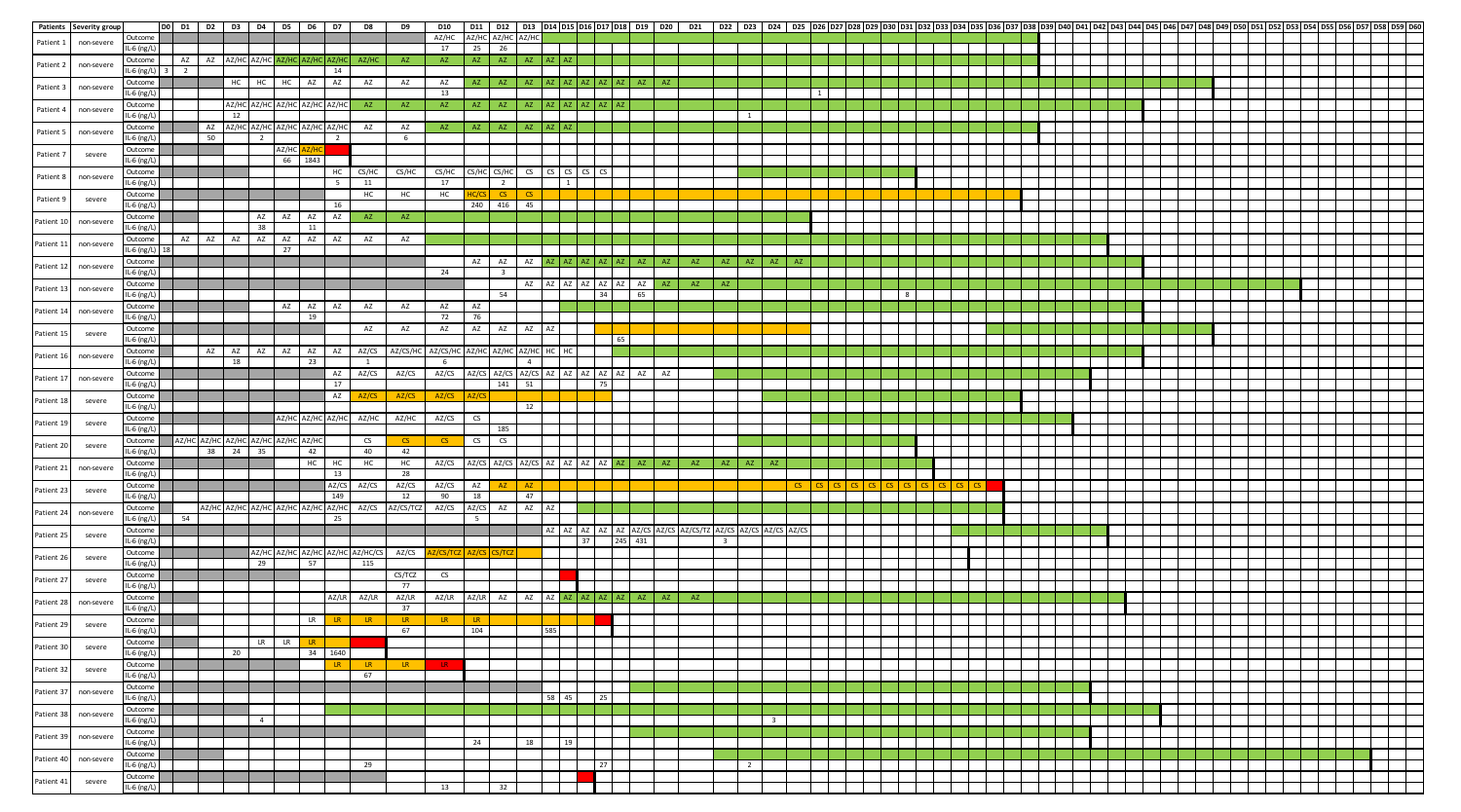\*Biological data are not available

AZ: azithromycin, CRP: C-reactive protein, CS: high steroids dose (intravenous dexamethasone and intravenous methylprednisolone), HC: hydroxychloroquine, IL-6: interleukin 6, LR: lopinavir-ritonavir

**Figure S2.** Timeline for each hospitalized patient, which includes COVID-19 treatment, the evolution of CRP (figure S2a) and IL-6 (figure S2b) over time, and the clinical outcome. Each line represents a patient, whereas one box denotes one day (days from the onset of symptoms). Gray boxes indicate the days before Covid-19 diagnosis. White boxes denote the days required a hospitalization in a conventional unit. Orange boxes represent the days of hospitalization in an intensive care unit whereas red boxes represent the day of death. Green boxes denote days of followup after hospital discharge. Vertical black lines denote the end of follow-up.